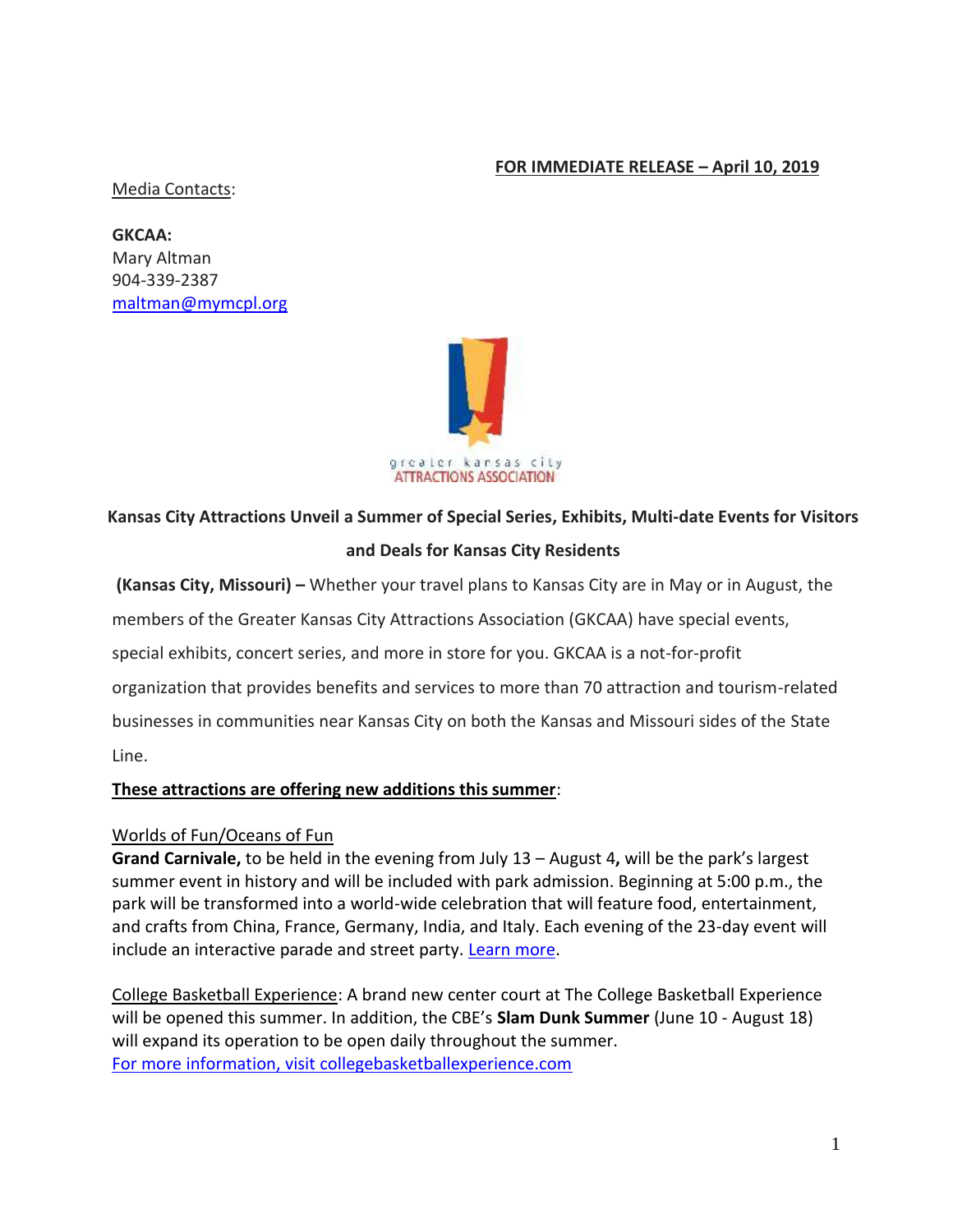Kansas City Zoo: The **Camel Feeding Deck** and **Tree Kangaroo exhibit** will be renovated this summer.

#### **2019 event series and multiple-date summer activities**:

#### Kansas City Royals:

#### **Give-aways**

May 12 – CrownVision Photo Frame May 24 – Baseball Cap May 25 – Jersey Pullover June 22 – Hawaiian Shirt, May 11: Adalbert Mondesi Bobblehead July 13: Danny Duffy Designed Bobblehead August 17: Vintage Bobblehead

#### **T-Shirt Tuesdays**

May 14 – "Always Royal" June 11 – "Homegrown" July 2 – "Military Salute" July 16 – "Moon Landing Anniversary" July 30 – "One Royal Way" August 27 – "Royals Retired Numbers" See designs at royals.com/tshirttuesday

#### **Special Events**

May 2 – School Day May 10 – Tourism Night June 7 – Big Slick Celebrity Softball Game June 21 – Viva Los Reales June 23 – Salute to the Negro Leagues July 3 – Armed Forces Night July 4 – Independence Day July 14 – KidsFest

#### MTH Theater at Crown Center

#### **Musical Mondays & Tuesdays**

May 6 & 7 - We Will Rock You June 24 & 25 - Tony Awards June 29 & 30 - Let's Disco

#### *Oklahoma!* (June 6-23, 2019)

Visi[t musicaltheaterheritage.com](https://musicaltheaterheritage.com/shows/) for information and tickets.

#### Zona Rosa:

**Summer Movies at Zona Rosa** (Friday Nights: May 17, June 21, July 19, August 16) Located at Town Square or Citizen's Bank parking lot.

**2019 Summer Concert Series (**Thursdays, Fridays, and Saturdays June - August 2019 from 6:30 - 8:30 p.m. at Zona Rosa Town Square.)

Enjoy some of Kansas City's best bands playing classic rock, country and everything in between.

| June 6 - Troubadour Retrievers Jam |  |
|------------------------------------|--|
| June 7 - Jessica Paige             |  |

July 12 - Rusty Laffoon July 13 - Vigil Annie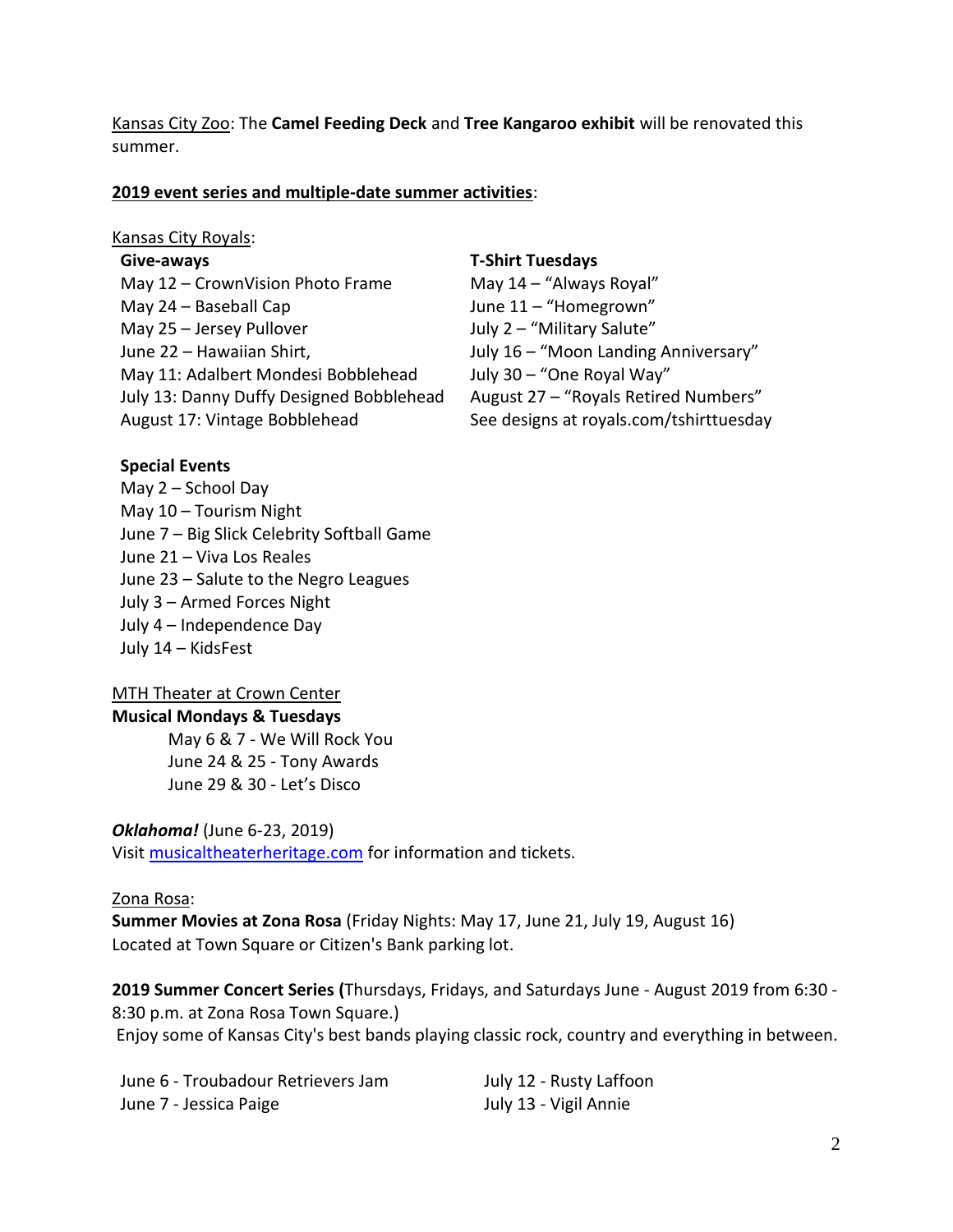June 8 - Cantaloupe City Jun 13 - Troubadour Retrievers Jam June 14 - State Line Drive June 15 - Kaos Theory Jun 20 - Troubadour Retrievers Jam June 21 - Petty Theft (Tom Petty Tribute) June 22 - Sean McNown June 27 - Troubadour Retrievers Jam June 28 - Wonderfuzz June 29 - Stolen Winnebagos July 5 - Drew Six July 6 - Flashback July 11 - Troubadour Retrievers Jam July 18 - Troubadour Retrievers Jam July 19 - Olivia Fox July 20 - Just What I Needed -The Cars Tribute Jul 25 - Troubadour Retrievers Jam July 26 - The Zeros July 27 - Red Guitar Aug 1 - Troubadour Retrievers Jam August 2 - Right on Red August 3 - Gypsies, Dreams and Doves -Stevie **Nicks** Aug 8 - Troubadour Retrievers Jam August 9 - High Voltage -AC/DC Tribute Band August 10 - Big Time Grain Co

### Starlight Theatre

**The 2019 Starlight Broadway season**, sponsored by AdventHealth, features five weeklong musicals and two weekend special engagements and includes shows ideal for families, Broadway classics and even an acrobatic adventure.

May 31-June 2 *Rock of Ages*  June 10-16 *The Wizard of Oz*  June 25-30 *Beautiful – The Carole King Musical* July 9-14 *CATS* 

July 30-Aug. 4 *A Bronx Tale* Sept. 6-8 *Cirque Dreams – Jungle Fantasy* Sept. 24-29 *Hello, Dolly!*

**2019 Capitol Federal Concert Series at Starlight Theatre** will include at least 25 performances with artists spanning nearly every genre of music, from country to pop to classic rock and more. Concerts include:

June 21 - Train & Goo Goo Dolls July 27 - Tenacious D Aug. 13 - Pentatonix Aug. 22 - Dierks Bentley Aug. 31 - Weird Al Yankovic

Starlight Broadway tickets start at \$14, and concert ticket prices vary by show. For complete show information and to purchase tickets, visit [www.kcstarlight.com.](http://www.kcstarlight.com/)

# Alamo Draft House

### **Alamo Drafthouse Film Club**

The Club is a reflection of that history and our continuing commitment to sharing the independent, classic and international films we love with audiences everywhere. [Visit the](https://drafthouse.com/kansas-city/series/film-club)  [website](https://drafthouse.com/kansas-city/series/film-club) for information on upcoming films.

#### **Terror Tuesday**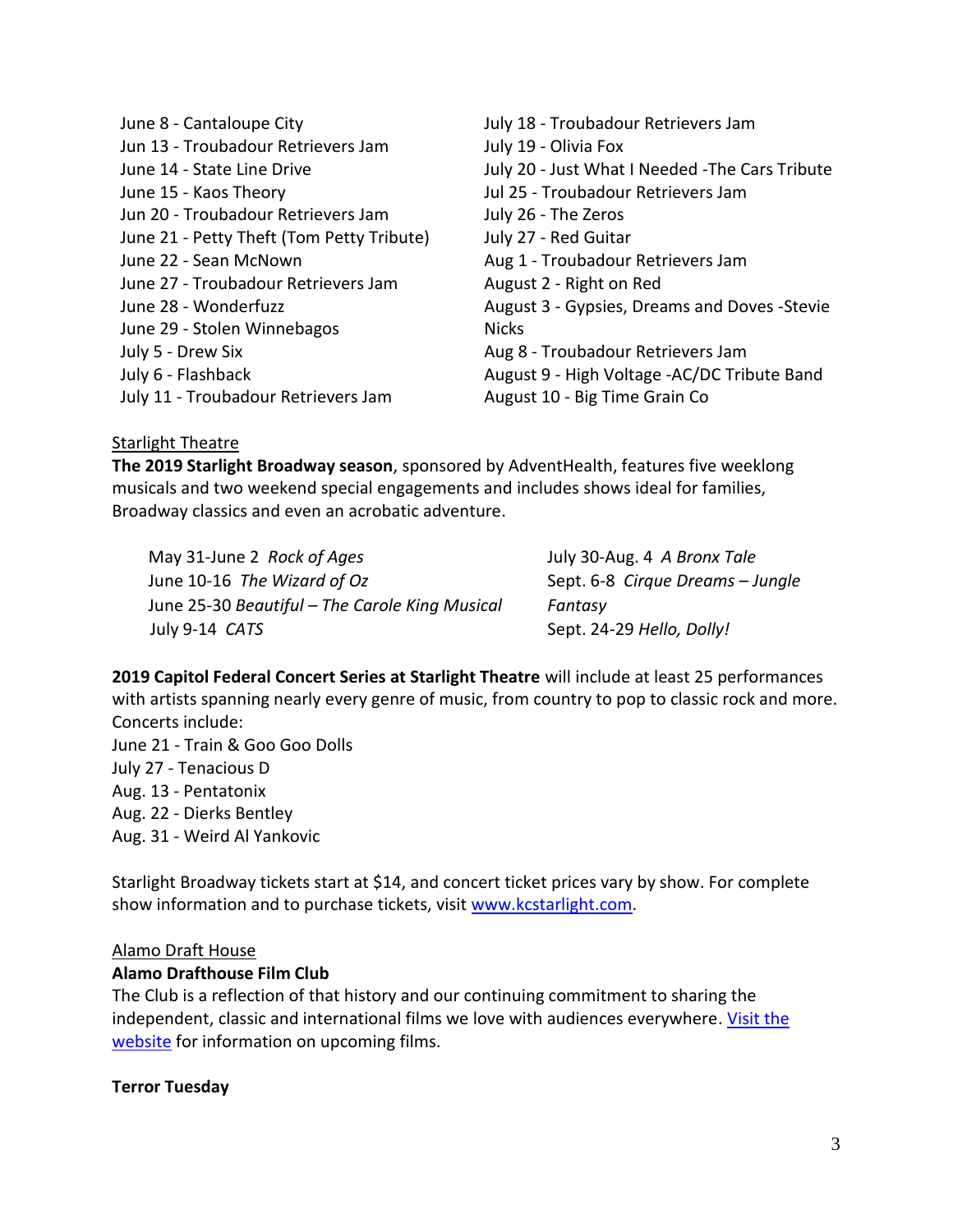We don't just watch horror movies — we live for them. Terror Tuesday is an eclectic series spans all centuries, covering everything from seminal horror treasures to undiscovered D.I.Y. monster-blasts. [Visit the website for information on upcoming films.](https://drafthouse.com/kansas-city/series/terror-tuesday)

### Mahaffie Stagecoach Stop & Farm

**Days Out with Frank and Ella** (Wed. and Thur. 10:00 a.m. to 4:00 p.m. May 29 - August 1.) Folow in the footsteps of Frank and Ella, the youngest Mahaffie children, and enjoy a different theme of 1860s living history activities each week, and take a stagecoach ride! Cost is \$5 per youth, one free adult admitted with each paid youth.

**Family Fun Nights** (Thursday nights in June and July, except July 4)

Enjoy free admission from 6:00 p.m. – 8:00 p.m.with a different theme of 1860s living history activities. Enjoy visiting the Mahaffie House, listen to the blacksmith hammer iron, and help with farm chores. Stagecoach rides are \$3/person for ages three & up. Some activities require an extra fee.

For more information, visit [mahaffie.org.](http://www.mahaffie.org/)

# **These organizations are offering new exhibits**:

The Nelson-Atkins Museum of Art

**"30 Americans"** (June 1-August 25, 2019) A special exhibit of contemporary art by 30 of the most important African American artists of the past four decades..

### **Art Course** (Memorial Day – Labor Day)

Big art, mini golf! Join us on a 9-hole mini golf course in the Sculpture Park with holes inspired by a work in the Nelson-Atkins world-renowned collection.

# **Andy Goldsworthy: Walking Wall (**March-November 2019)

This site specific installation is built in five successive sections, "walking" across the 22-acre campus at The Nelson-Atkins Museum of Art.

For more information, visit [nelson-atkins.org](https://www.nelson-atkins.org/)

# Union Station Kansas City

**Stonehenge: Ancient Mysteries and Modern Discoveries** (Opening May 25)

Visitors will encounter over 300 original artifacts and learn what 20 years of groundbreaking scientific research has revealed Join as we dig into these ancient mysteries and present the latest in modern discoveries. This must-see exhibition is here for a very limited time. For tickets, visit [unionstation.org/Stonehenge.](https://www.unionstation.org/stonehenge/)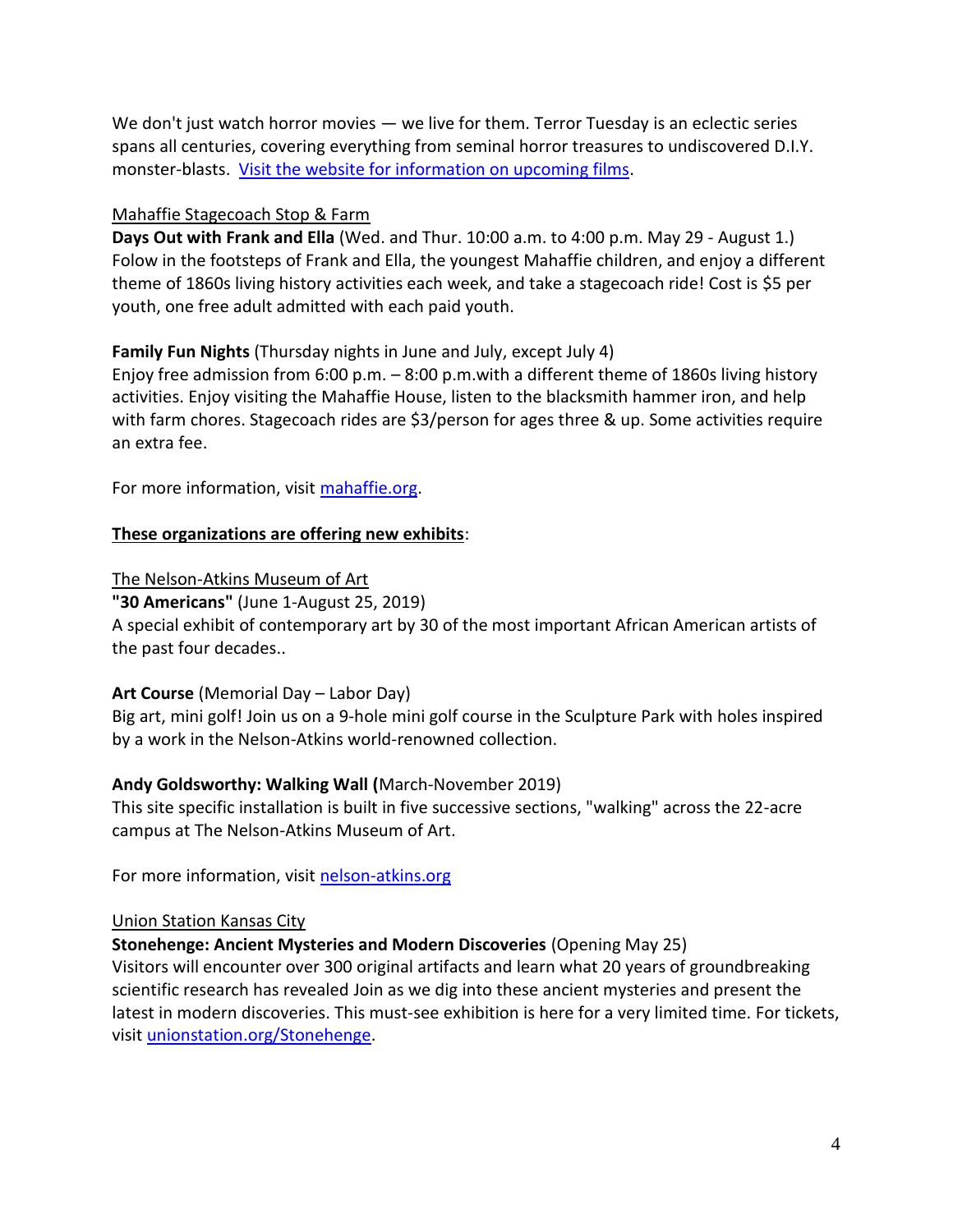# National World War I Museum

# **1919: Peace?** (April 2, 2019 - March 1, 2020)

The World War I Armistice on Nov. 11, 1918 ended fighting on the Western Front, but the war did not end even with the signing of the Treaty of Paris at Versailles on June 28, 1919. This special exhibition examines how the war transformed the world, but left a legacy of unresolved issues and conflict. Learn more at [theworldwar.org.](https://www.theworldwar.org/explore/exhibitions/current-exhibitions/1919-peace)

# **We're Home--Now What?** (March 12 - Sept. 8, 2019)

From the earliest history of armed conflict soldiers have done their duty and returned to their homes and families. In the aftermath of WWI, millions of servicemen and women came home from a war that was unprecedented in its impact. This special exhibition examines the challenging transition for service personnel from war-time duty to civilian life through archival materials. Learn more at [theworldwar.org.](https://www.theworldwar.org/explore/exhibitions/current-exhibitions/were-home-now-what) Starlight Theatre

# Powell Gardens

**Watercolor Works by Barbara Neth and Ellie Behrman** (May 31 – July 21, 2019) This special exhibition in the Visitor Center showcases the beautiful potential of watercolor. Barbara Neth and Ellie Behrman are inspired by vibrant color and light, and skillfully relate Familiar images found in nature and the landscape. [Learn more.](https://powellgardens.org/homepage/events-programs-exhibitions/calendar/)

### Kemper Museum of Contemporary Art

**Lexicon: The Language of Gesture in 25 Years at Kemper Museum** (May 16 – August 25, 2019) This exhibition will present well-known works by artists in the Museum's Permanent Collection such as Louise Bourgeois, Deborah Butterfield, Petah Coyne, and Frank Stella alongside new acquisitions from the past five years. Visitors have an opportunity to experience the breath of contemporary art featured in Kansas City. Learn more [kemperart.org.](https://www.kemperart.org/)

### **Several members are offering special deals to local residents**:

### Kansas City Royals:

**Jackson County Resident Days** (May 1 & 16; June 6, 11, & 20; July 4, 14, 18, and 30; August 8, 26, & 29)

Jackson County residents receive 50% off dynamically priced Royals tickets in the Outfield Plaza and View Level seating areas to some of the best match-ups for the 2019 season.

### **Student Night** (Wednesdays through the season)

Students can purchase View Reserved or Outfield Plaza tickets for just \$8 on Wednesday home games! The \$8 tickets are also available for purchase at the Kauffman Stadium Box Office with a valid high school or college ID or youth 14 years of age and under with an adult.